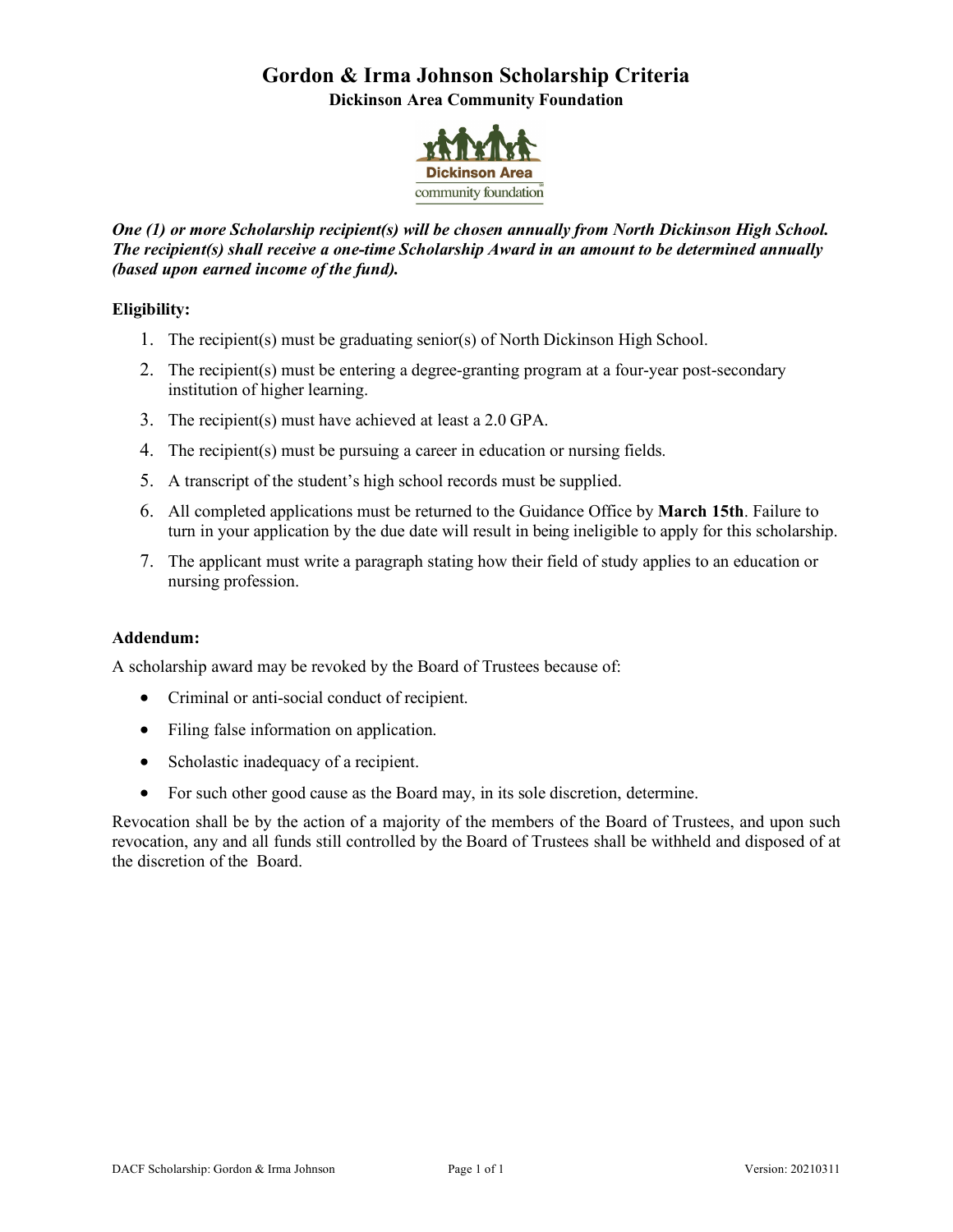

## *Gordon & Irma Johnson Scholarship*

## **Dickinson Area Community Foundation Completed applications must be submitted by March 15th**

| Date                                                                                                                                                                               |                             |  |
|------------------------------------------------------------------------------------------------------------------------------------------------------------------------------------|-----------------------------|--|
| <b>Full Name</b>                                                                                                                                                                   |                             |  |
| <b>Street Address</b>                                                                                                                                                              |                             |  |
| <b>City ST ZIP Code</b>                                                                                                                                                            |                             |  |
| <b>Home Phone</b>                                                                                                                                                                  |                             |  |
| <b>E-Mail (Required)</b>                                                                                                                                                           |                             |  |
| <b>High School Attended</b>                                                                                                                                                        |                             |  |
| <b>GPA</b>                                                                                                                                                                         |                             |  |
| In what extra-curricular & community service activities did you participate in? (includes<br>activities outside of school)                                                         |                             |  |
|                                                                                                                                                                                    |                             |  |
| Did you work during the school year? No                                                                                                                                            | If yes, how many hours/week |  |
| Name of college or university you plan to attend:                                                                                                                                  |                             |  |
| Have you applied for admission?                                                                                                                                                    |                             |  |
| Have you been accepted?                                                                                                                                                            |                             |  |
| Intended field of study:                                                                                                                                                           |                             |  |
| Have you applied for other scholarships?                                                                                                                                           |                             |  |
| Have you been granted a scholarship? If so, name of scholarship & amount:                                                                                                          |                             |  |
|                                                                                                                                                                                    |                             |  |
| Please include the following with the application:                                                                                                                                 |                             |  |
| Attach a personal statement which includes your comments on how your field of studyrelates<br>1.<br>to education or nursing field.<br>Transcript of your high school records<br>2. |                             |  |
| <b>Application Deadline</b>                                                                                                                                                        |                             |  |
| All applications need to be submitted to the guidance counselor's office by March 15 <sup>th</sup> .                                                                               |                             |  |